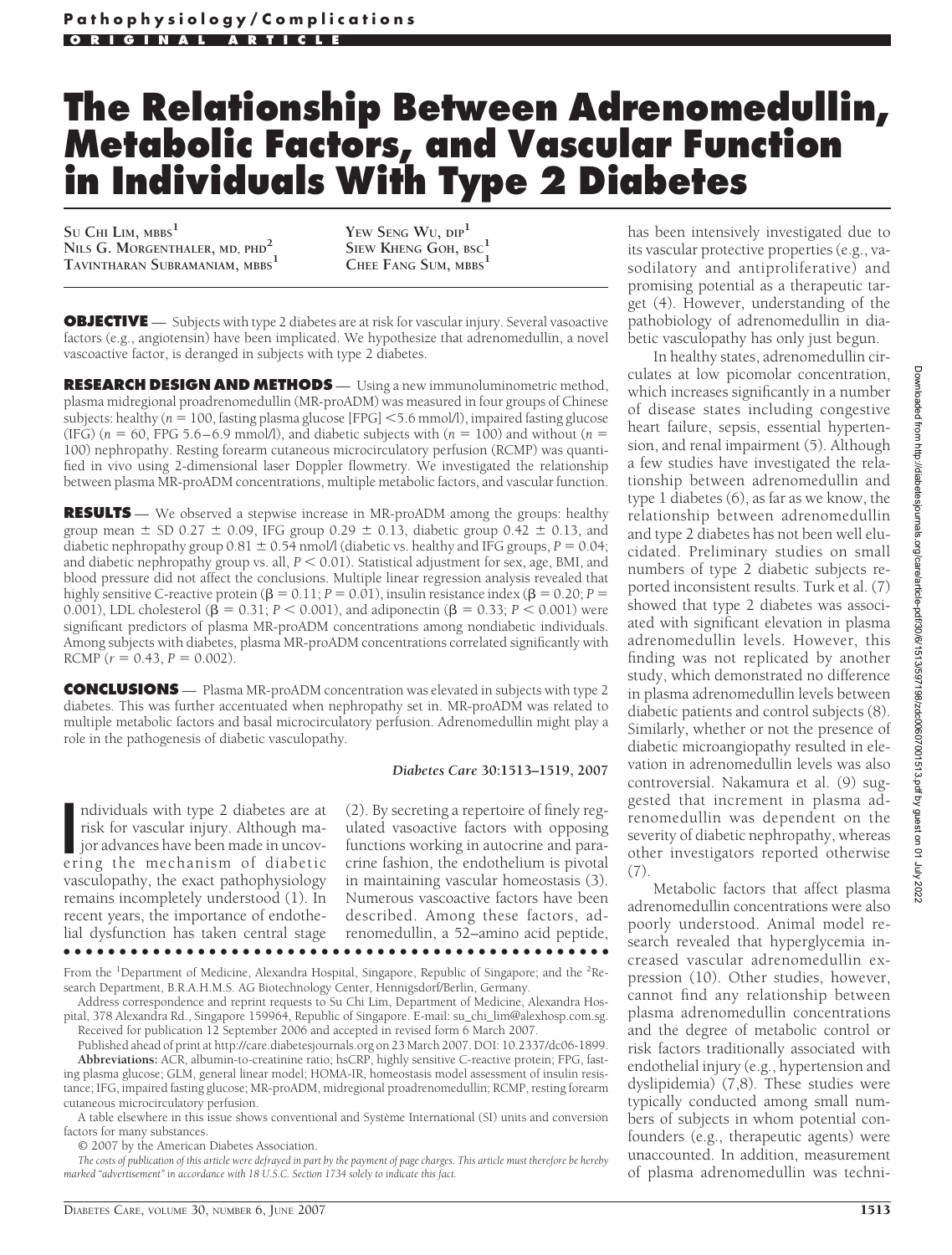*Adrenomedulllin in diabetes*



Figure 1—*Box plot of plasma MR-proADM concentrations among individuals with normal glucose tolerance (H), IFG, diabetes without nephropathy (DM) and diabetes with nephropathy (DN). DM vs. H and IFG, P = 0.04; DN vs. all, P < 0.01.* 

cally demanding (11), subject to "noise" due to the very brief half life of mature adrenomedullin (22 min) (12), and the optimal assay format has not been well standardized (13). Therefore, part of the inconsistent observations may be attributable to unstandardized assays. A new immunoluminometric assay targeted at midregional proadrenomedullin ([MRproADM], conceptually equivalent to Cpeptide from the proinsulin molecule), was recently developed in one of the investigators' (N.G.M.) laboratory (14). In this assay, plasma MR-proADM concentration was found to be stable at room temperature for up to 72 h, unchanged after four freeze-thaw cycles, and unaffected by sex, timing of sampling, or fasted versus fed state. Nonetheless, MRproADM measured by this new immunoluminometric method showed a robust difference between healthy and disease states (ischemic heart disease or sepsis) (14). Therefore, using this improved assay, we conducted a much larger study to examine the relationship between adrenomedullin, metabolic factors, and vascular function in type 2 diabetes.

# **RESEARCH DESIGN AND**

**METHODS** — We recruited four groups of Chinese subjects: 100 healthy subjects with normal glucose tolerance (fasting plasma glucose [FPG]  $\leq$ 5.5 mmol/ l), 60 with impaired fasting glucose (IFG)

200 with type 2 diabetes (FPG  $\geq 7.0$ mmol/l) (15), half of whom did not have any evidence of nephropathy (diabetic group,  $n = 100$ ) whereas the remaining 100 subjects had established diabetic nephropathy. Selection of these subjects was based on strict exclusion criteria. The healthy and IFG groups were recruited among working adults from the general population. Subjects from the healthy group were not taking long-term medications or have any known history of chronic medical illness such as diabetes or hypertension. The IFG subjects did not have any known history of chronic medical illness except that 12 self-reported having hypertension, of whom 7 were taking antihypertensive agents. These seven subjects were not excluded, since the number was small and the relationship between commonly used anitihypertensive agents and plasma adrenomedullin is still unclear based on existing literature. The type 2 diabetic subjects were recruited from the ambulatory care diabetes center of a secondary hospital. Type 2 diabetic subjects with normal renal function (the diabetic group) were strictly defined as early morning spot urinary albumin-to-creatinine ratio (ACR)  $\leq$ 3.3 mg per mmol/l (i.e., 30 mg/g) and consistently normal serum creatinine. The diabetic nephropathy group ( $n = 100$ ) was defined according to the presence of pro $t$ einuria  $\geq$ 1.0 g/day (equivalent to spot urinary ACR ≥113 mg per mmol/l [i.e., 1,000

(FPG between 5.6 and 6.9 mmol/l), and

mg/g]) or persistently elevated serum creatinine with a mean MDRD (Modified Diet in Renal Disease) formula–estimated glomerular filtration rate (16) of  $\sim$ 43 ml/min per  $1.73 \text{ m}^2$  (2). Individuals were excluded from the diabetic nephropathy group when renal diseases attributable to other causes were suspected. These exclusion criteria included the presence of hematuria, renal insufficiency of unexplained origin, urinary tract infection, and history of rapidly progressive renal failure, glomerulonephritis, and polycystic kidney disease. Such strict criteria were employed so as to better understand the effect of diabetic kidney disease per se (and not other forms of renal impairment) on plasma adrenomedullin. To avoid misclassification, we decided to only include subjects with well-establish nephropathy in the diabetic nephropathy group because recent data suggested that early forms of diabetic nephropathy might remit spontaneously (17). As expected, more subjects from the diabetic nephropathy group suffered from retinopathy (44% nonproliferative and 31% proliferative) compared with subjects from the diabetic group (20% nonproliferative and 12% proliferative)  $(P < 0.01)$ , since diabetic nephropathy is strongly associated with retinopathy.

We focused on the nondiabetic individuals (i.e., the healthy and IFG groups,  $n = 160$ ) to explore the relationship between major metabolic and inflammatory biomarkers and MR-proADM. This was to avoid the influence of therapeutic agents such as glucose-, lipid-, and blood pressure–lowering agents, which were used extensively among the diabetic and diabetic nephropathy groups. To explore the relationship between vascular function and adrenomedullin, we randomly sampled 50 subjects from those individuals with type 2 diabetes to measure their resting forearm cutaneous microcirculatory perfusion (RCMP) using 2-dimensional laser Doppler flowmetry. We made this decision based on two considerations. First, we were interested in the relationship between plasma MR-proADM and vascular function in subjects with diabetes. Pooling heterogeneous subjects from all four study groups was therefore undesirable. Second, we observed from our initial results (Fig. 1) that subjects from the healthy and IFG groups had little variation in plasma MR-proADM concentrations. Therefore, to explore the relationship between RCMP and MRproADM in these nondiabetic individu-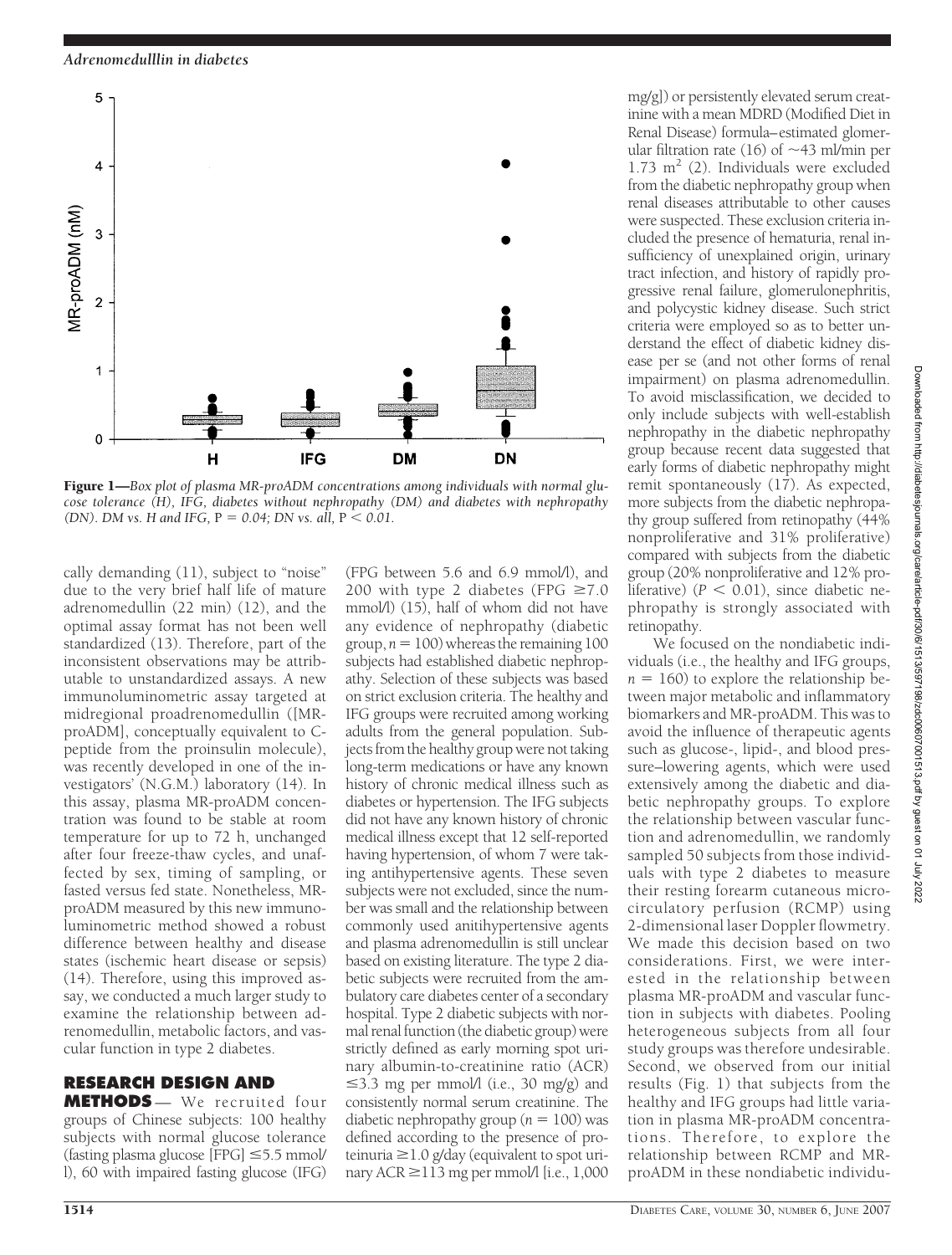|                                 | Н               | IFG             | DM              | DN              | P for trend |
|---------------------------------|-----------------|-----------------|-----------------|-----------------|-------------|
| n                               | 100             | 60              | 100             | 100             |             |
| Sex (% male)                    | 50              | 32              | 58              | 55              | 0.007       |
| Age (years)                     | $40 \pm 14$     | $44 \pm 11$     | $58 \pm 10$     | $61 \pm 10$     | < 0.001     |
| Duration of diabetes (years)    |                 |                 | $16 \pm 7$      | $17 \pm 9$      | 0.55        |
| BMI $(kg/m2)$                   | $22.9 \pm 3.7$  | $24.1 \pm 4.2$  | $25.8 \pm 4.2$  | $26.1 \pm 4.5$  | < 0.001     |
| Blood pressure (mmHg)           |                 |                 |                 |                 |             |
| Systolic                        | $121 \pm 14$    | $126 \pm 22$    | $136 \pm 17$    | $147 \pm 21$    | < 0.001     |
| Diastolic                       | $77 \pm 8$      | $78 \pm 12$     | $81 \pm 8$      | $81 \pm 11$     | 0.02        |
| Fasting plasma glucose (mmol/l) | $4.9 \pm 0.3$   | $5.9 \pm 0.4$   | $7.0 \pm 1.2$   | $8.5 \pm 3.5$   | < 0.001     |
| AlC $(\%)$                      |                 |                 | $7.8 \pm 1.3$   | $8.1 \pm 1.6$   | 0.07        |
| MR-proADM (nmol/l)              | $0.27 \pm 0.09$ | $0.29 \pm 0.13$ | $0.42 \pm 0.13$ | $0.81 \pm 0.54$ | < 0.001     |

**Table 1—***Clinical characteristics of healthy subjects (H), subjects with IFG, and type 2 diabetic subjects without nephropathy (DM) and with nephropathy (DN)*

Data are means  $\pm$  SD unless otherwise indicated.

als would be statistically inefficient since the range of exposure (in this case, MR-proADM) was limited.

#### Major metabolic indicators

Anthropometric data were measured for all individuals. Blood pressure was measured using a sphygmomanometer according to standard procedures (18). Briefly, the subjects were rested for at least 15 min. Blood pressure was measured twice over the right arm 5 minutes apart in a sitting position. Should the two readings differ by  $>$ 10 mmHg (either systolic or diastolic), a third reading will be taken and the average of the closest two readings will be recorded. Venous blood samples (taken after a 10-h fast) with EDTA as anticoagulant were kept in an icebox immediately after collection, and the plasma was separated from erythrocytes by centrifuging at 1,500*g* for 10 min at 4°C. The plasma, if not analyzed, was frozen at 80°C within 30 min of collection. Together with the fasting blood specimen, an early morning urine sample was collected for the measurement of urinary albumin and creatinine using commercial assay (Immulite; DPC UK) with a lower detection limit of 6 mg/l. Plasma total adiponectin concentration was measured using a commercial enzyme-linked immunosorbent assay kit (R&D Systems, Minneapolis, MN) with a maximum intraassay coefficient of variance (CV) of 7.4% and interassay CV of 8.4%. Glucose measurements were carried out using the glucose oxidase method using the Vitros 700 Chemistry Analyser (Rochester, NY). Blood lipids (total cholesterol, triglycerides, and HDL cholesterol) were measured by enzymatic methods using Kodak Ektachem chemistry slides,

which were then read on a Vitros 700 Chemistry Analyser. HDL cholesterol was measured after precipitation with dextran sulfate and magnesium chloride. LDL cholesterol was calculated using Friedewald's formula. Detection of MR-proADM was performed in duplicates in blinded samples using a novel sandwich immunoassay (B.R.A.H.M.S. Sevadil LIA; B.R.A.H.M.S., AG, Hennigsdorf/Berlin, Germany) as described in detail elsewhere (14). The assay has an analytical detection limit of 0.08 nmol/l, and the interassay CV is  $<$  20% for values 0.12 nmol/l. The assay is linear on dilution with undisturbed recovery of the analyte. EDTA, heparin, and citrate plasma samples are stable (<20% loss of analyte) for at least 3 days at room temperature, 14 days at 4°C, and 1 year at  $-20^{\circ}$ C.

## Measurement of forearm cutaneous microcirculatory function

All vascular reactivity measurements were performed on the same morning as the clinical evaluation while the subjects were still fasting. A single investigator, who performed all the measurements (S.K.G.), was blinded to the medical history of the subjects.

Detailed methods for the measurement of cutaneous microcirculatory function have been previously reported by our collaborators (19). Briefly, the skin over the extensor surface of the forearm was tested by performing laser Doppler perfusion imaging measurements at baseline

**Table 2—***Pearson coefficient of correlation between multiple metabolic factors and MRproADM among nondiabetic individuals*

|                                    | Mean $\pm$ SD Plasma<br>concentration | Pearson coefficient<br>of correlation with<br>MR-proADM | $\boldsymbol{P}$ |
|------------------------------------|---------------------------------------|---------------------------------------------------------|------------------|
| HOMA-IR                            | $1.96 \pm 1.52$                       | 0.183                                                   | 0.02             |
| $h$ s $CRP$ $(mg/l)$               | $0.23 \pm 0.29$                       | 0.157                                                   | 0.047            |
| Triglycerides (mM)                 | $1.26 \pm 0.81$                       | 0.13                                                    | 0.08             |
| LDL cholesterol (mmol/l)           | $3.35 \pm 0.88$                       | $-0.13$                                                 | 0.08             |
| Waist circumference (cm)           | $76.0 \pm 14.2$                       | 0.14                                                    | 0.08             |
| Total adiponectin $(\mu g/ml)$     | $7.65 \pm 4.88$                       | 0.13                                                    | 0.10             |
| BMI $(kg/m2)$                      | $23.4 \pm 3.9$                        | 0.12                                                    | 0.11             |
| Age (years)                        | $40 \pm 11$                           | 0.09                                                    | 0.22             |
| HDL cholesterol (mmol/l)           | $1.67 \pm 0.45$                       | 0.08                                                    | 0.27             |
| Total cholesterol (mmol/l)         | $5.56 \pm 0.97$                       | $-0.06$                                                 | 0.44             |
| Urinary ACR $(mg/g)$               | $13.4 \pm 26.2$                       | 0.03                                                    | 0.68             |
| Systolic blood pressure<br>(mmHg)  | $123 \pm 18$                          | $-0.001$                                                | 0.99             |
| Diastolic blood pressure<br>(mmHg) | $77 \pm 10$                           | $-0.003$                                                | 0.97             |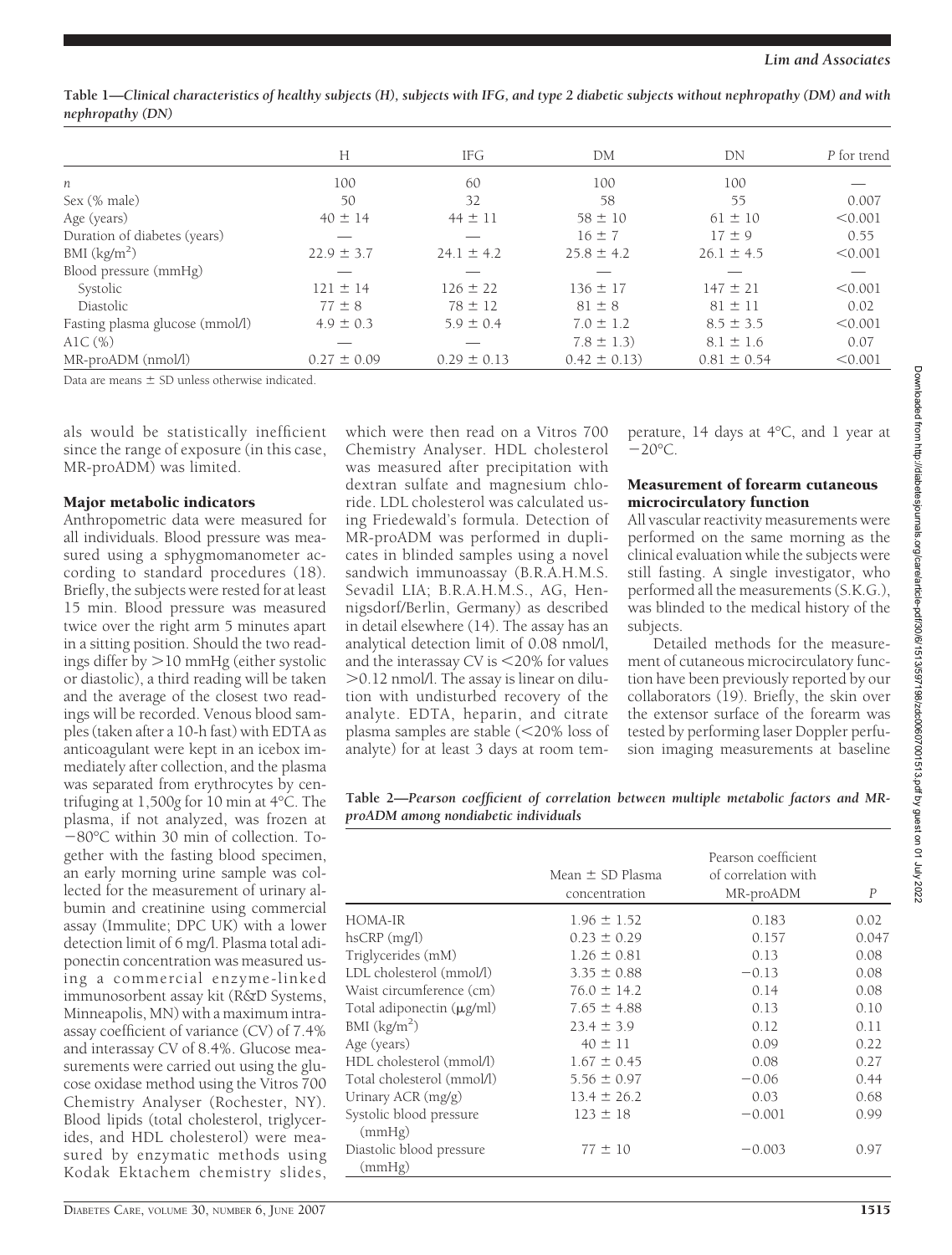## *Adrenomedulllin in diabetes*

and after the iontophoresis of acetylcholine (endothelium-dependent vasodilation) and sodium nitroprusside ([NaNP] endothelium-independent vasodilatation) using a laser Doppler perfusion imager (Lisca PIM 1.0; Lisca Development AB, Linkoping, Sweden). Baseline RCMP (i.e., erythrocyte flux, in volts) was first measured. Perfusion over the same area was again quantified after iontophoresis. The percentage of increase  $(\delta)$  in perfusion over baseline as a reflection of magnitude of vasodilation (i.e., vascular reactivity) in response to acetylcholine and NaNP was then calculated. The reproducibility of the technique has been previously reported (20). The CV of the baseline measurement was 14.1% and during maximal hyperemic response after the iontophoresis 13.7%.

The study was approved by the relevant ethics committee and institution review board. Written informed consent was obtained from all the participants.

## Statistical analysis

SPSS for Windows (version 11.5; SPSS, Chicago, IL) was used for statistical analyses. Comparison of proportions was carried out using  $\chi^2$  test for independence. BMI was calculated as weight in kilograms divided by the square of height in meters. A formula was used to derive the homeostasis model assessment of insulin resistance (HOMA-IR): (fasting insulin  $\times$ glucose)/22.5 (21).

Analysis was not stratified by sex, as MR-proADM was unaffected by sex (14). ANOVA with post hoc Tukey's honestly significant difference test was used for comparison of MR-proADM between the four groups. Subsequently, ANCOVA was employed to adjust for potential confounders (sex, age, BMI, and blood pressure) to determine whether MR-proADM levels remained significantly different between groups. Since the conclusions were unaffected by adjustment for potential confounders, the unadjusted MRproADM levels were reported.

Among subjects without diabetes, Pearson correlation was employed to explore the relationship between plasma MR-proADM concentrations and multiple metabolic factors (age, BMI, waist circumference, blood pressure, fasting glucose, full lipids profile, HOMA-IR, early morning spot urinary ACR, highly sensitive C-reactive protein [hsCRP], and total adiponectin). Results were ranked according to *P* values (Table 2). Metabolic factors (i.e., HOMA-IR, hsCRP, triglycer-

ides, LDL cholesterol, adiponectin), which showed a potentially important correlation ( $P \leq 0.1$ ) with plasma MRproADM (dependent variable), were incorporated as independent variables in subsequent linear regression analysis. Waist circumference was not included in the multivariate analysis due to strong colinearity with HOMA-IR  $(\beta = 0.80)$ . In fact, waist circumference is often used as a surrogate measurement of insulin resistance in epidemiological studies (22).

Among the subpopulation of subjects with diabetes who had RCMP measured, Pearson correlation was employed to explore the relationship between plasma MR-proADM concentrations, RCMP, and postchallenge change  $(\delta)$  in microcirculatory perfusion. To further quantify the strength of association between MRproADM and RCMP, linear regression was performed using MR-proADM as the independent variable and RCMP as the dependent variable. The impact of nephropathy status (i.e., as defined in diabetic and diabetic nephropathy groups) on the relationship between MR-proADM and RCMP was also examined in multivariate analysis using a general linear model (GLM). In the GLM, MR-proADM and nephropathy status  $(1 -$  diabetic nephropathy group,  $0 =$  diabetic with normal renal status group) were independent variables, whereas RCMP was the dependent variable. A  $P$  value of  $\leq 0.05$  was considered statistically significant.

**RESULTS** — The clinical characteristics and plasma MR-proADM concentrations of the four groups of subjects studied are shown in Table 1. The difference in unadjusted plasma MR-proADM is also shown in Fig. 1. MR-proADM increased progressively from healthy individuals to type 2 diabetic patients with nephropathy ( $P < 0.001$  for trend, Table 1). Post hoc pairwise comparisons revealed diabetic versus healthy and IFG,  $P = 0.04$ ; diabetic nephropathy versus all, *P* < 0.01 (Fig. 1).

Correlations between MR-proADM and multiple metabolic factors ranked according to *P* values are also shown in Table 2. Multiple linear regressions (dependent variable: MR-proADM; independent variables: hsCRP, HOMA-IR, triglycerides, LDL cholesterol, and adiponecntin) revealed that hsCRP, HOMA-IR, LDL cholesterol, and adiponectin were significant predictors of plasma MRproADM concentration with standardized CVs ( $\beta$ ) of 0.11 ( $P = 0.01$ ), 0.20 ( $P =$ 

0.001), 0.31 ( $P < 0.001$ ) and 0.33 ( $P <$ 0.001), respectively. Collectively, hsCRP, HOMA-IR, LDL cholesterol, and adiponectin predicted  $\sim$ 84% of changes in plasma MR-proADM concentration.

Detailed results of RCMP among a random sample of 50 subjects taken from individuals with diabetes (i.e., diabetic  $[n = 39]$  and diabetic nephropathy  $[n = 1]$ 11] groups) were as follows. The resting forearm skin temperature was 30.5  $\pm$ 0.5°C. The RCMP, measured using 2-dimensional laser Doppler flowmetry, was  $0.80 \pm 0.25$  V. Pearson correlation between RCMP and MR-proADM among these 50 subjects with diabetes revealed moderately strong correlation ( $r = 0.43$ ,  $P = 0.002$ ) (Fig. 2). Linear regression (dependent variable, MR-proADM; independent variable, RCMP) revealed a  $CV(B)$  of 0.80 (95% CI 0.30–1.30;  $P = 0.002$ ). In other words, a unit change in plasma MRproADM concentration will, on average, result in a 0.8 unit increase in cutaneous blood flow.

GLM analysis (to study the impact of nephropathy status on the relationship between MR-proADM and RCMP) revealed that nephropathy status had no significant influence on the observed relationship ( $\beta = 0.004$ , 95% CI -0.16 to 0.15; *F* statistics = 0.003, *P* = 0.96). Therefore, analysis of RCMP was not stratified by renal status.

Correlations between MR-proADM and indexes of endothelial-dependent and -independent vascular reactivity (i.e., percentage of increase  $[\delta]$  in perfusion after iontophoretic transcutanoues delivery of vasoactive substances acetylcholine and NaNP) were unremarkable: acetylcholine challenge  $\delta$  perfusion ( $r =$  $-0.19$ ,  $P = 0.17$ ), NaNP challenge  $\delta$  perfusion ( $r = -0.20$ ,  $P = 0.16$ ).

**CONCLUSIONS** — There were three main findings in our study. First, plasma MR-proADM concentration was elevated in type 2 diabetic subjects with preserved renal function. This was further accentuated in the presence of established diabetic nephropathy. Second, metabolic and inflammatory factors, namely insulin resistance, LDL cholesterol, adiponectin, and hsCRP, appeared to be significant determinants of plasma MR-proADM concentrations. Third, MR-proADM was well correlated with measurement of resting, unprovoked microcirculatory blood flow, suggesting that it may be one of the determinants of basal vascular perfusion in subjects with type 2 diabetes.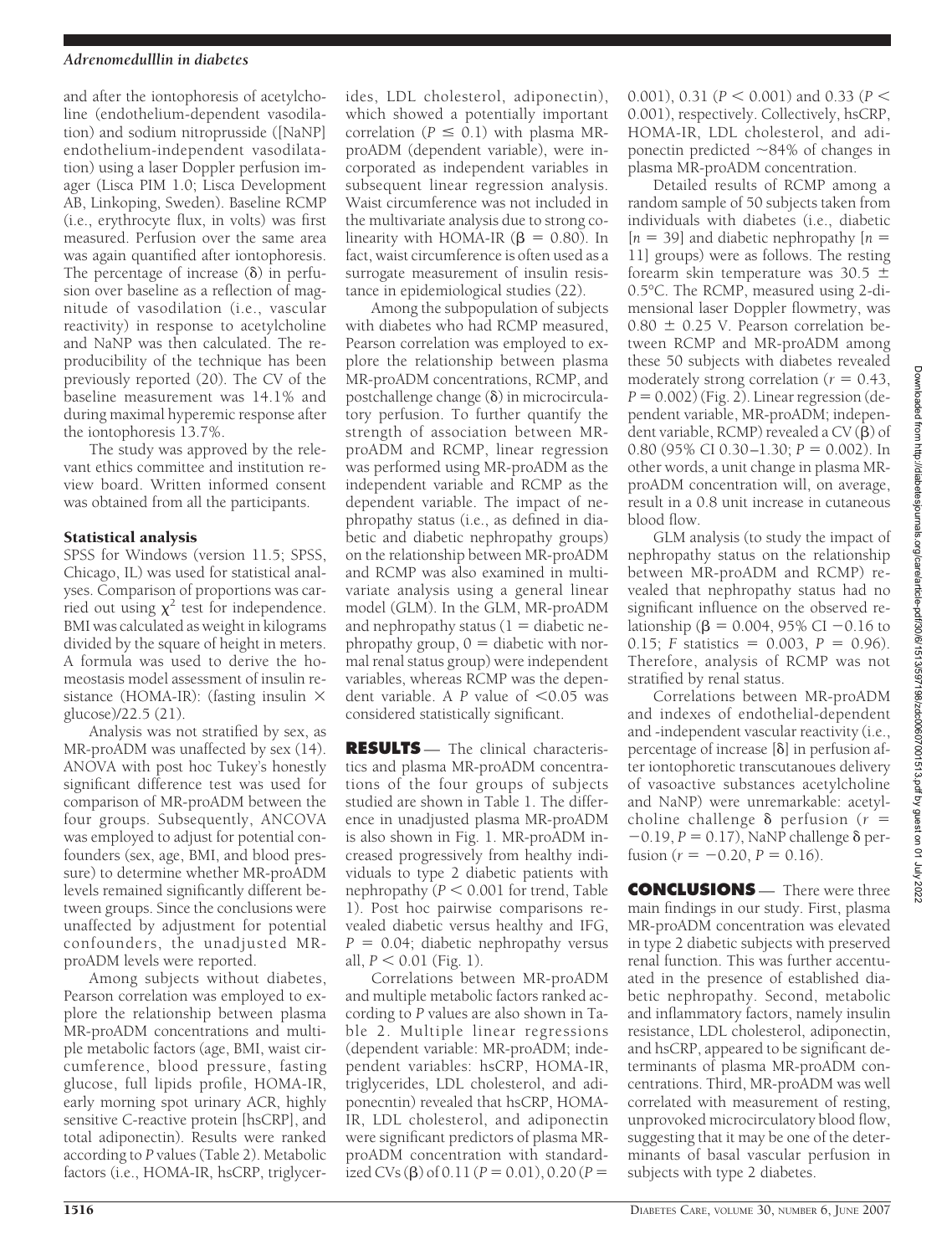

Figure 2—*RCMP vs. plasma MR-proADM concentrations among 50 subjects with type 2 diabetes.*

The first finding was interesting because it clarified the relationship between plasma adrenomedullin concentrations and type 2 diabetes. Our data suggested that MR-proADM was mildly elevated in subjects with uncomplicated type 2 diabetes (Fig. 1). However, in the presence of diabetic nephropathy, plasma MRproADM became markedly deranged (consistent with Kinoshita et al. [13]). The strict criteria that we adopted for the recruitment of subjects in the diabetic (normal renal function) and diabetic nephropathy (well established nephropathy) groups was an advantage in helping to define the relationship between diabetes and adrenomedullin; i.e., adrenomedullin level increased with increasing severity of diabetes. Based on sequence homology, adrenomedullin was thought to belong to the calcitonin gene– related peptide superfamily (23). It was shown to be secreted from all three types of cultured vascular cells: endothelium, vascular smooth muscle cell, and adventitial fibroblast. Previous elegant studies suggested kidney as an important source of adrenomedullin (24), whereas pulmonary vascular bed could be the main site of receptor-dependent clearance of circulating adrenomedullin (25). In contrast, the exact site of clearance for MRproADM is not known at the moment. Therefore, one possible explanation for the elevated plasma MR-proADM concentration among type 2 diabetes with nephropathy could be reduced MR-

proADM clearance. It is known that adrenomedullin could exert a wide range of vascular actions (mostly protective). These include endothelium-dependent and -independent vasodilation, antioxidative stress, stimulation of endothelial nitric oxide production, antiproliferation of vascular smooth muscle cell, and adventitial fibroblast (26). Taken together, the elevation of plasma MR-proADM concentration in type 2 diabetes (especially in the presence of nephropathy) could be an appropriate physiological response to ongoing vascular injury (27).

Factors that upregulate adrenomedullin production are incompletely understood. The role of hyperglycemia is controversial. In vitro data suggested that hyperglycemia might increase vascular adrenomedullin expression (10). However, this notion could not be substantiated in vivo (7,8). Other postulated mechanisms included acute hyperinsulinemia (28), increased oxidative stress (based on in vivo studies) (29), and proatherogenic/ inflammatory factors such as angiotensin II, endothelin-1 (30), interleukin-1<sub>8</sub>, and tumor necrosis factor- $\alpha$  (31) (based on cell culture studies). Our analysis revealed that among the multitude of metabolic factors examined (Table 2), insulin resistance, hsCRP, LDL cholesterol, and adiponecitn were significant determinants of plasma MR-proADM concentrations. Our observation was noteworthy given that insulin resistance had been associated with vascular injury (32) and di-

#### *Lim and Associates*

abetic nephropathy (33,34). In addition, insulin resistance was found to be associated with low-grade endothelial inflammation (manifesting as elevated hsCRP) (35), which has become increasingly recognized as a determinant of vasculopathy (36). The relationship between LDL cholesterol and adrenomedullin is poorly understood. Limited in vitro data from endothelial cells in rats suggested that oxidized LDL might stimulate the secretion of adrenomedullin (37). Adiponectin has emerged as one of the most important adipocytokines at the crossroad of energy homeostasis, inflammation, and vascular injury (38). To our knowledge, the relationship between adiponectin and adrenomedullin has not been well studied. Nevertheless, very recent studies suggested that adiponectin might be associated with reduced odds of renal dysfunction in subjects with type 2 diabetes (39). Therefore, the observed relationship between adiponectin and MRporADM in our study is potentially novel and may require further investigations. Taken together, our data suggested that vasculopathic metabolic and inflammatory factors were associated with upregulation of MR-proADM, probably a response to injury. To identify the inciting factors is important as this could lead to the discovery of novel therapeutic interventions. For instance, insulin sensitizer had been found to ameliorate renal dysfunction in individuals with type 2 diabetes (40). Lipid-lowering therapy may retard the progression of renal impairment (41). Nevertheless, our study revealed that HOMA-IR, hsCRP, LDL cholesterol, and adiponectin collectively accounted for  $\sim$ 84% of variation in plasma MR-proADM concentrations. Therefore, other determinants of plasma MR-proADM unidentified in our study should be investigated in future studies.

We observed that plasma MRproADM concentration correlated moderately well with basal cutaneous microcirculatory blood flow among subjects with type 2 diabetes. This suggested that adrenomedullin-mediated vasodilation could probably be one of the determinants of basal microcirculatory perfusion. A growing body of animal and human pilot studies corroborated our present observation. These pilot studies showed that adrenomedullin induced vasodilation in isolated canine (42) and bovine (43) retinal arteries (another microcirculatory bed) in vitro. Similarly, adrenomedullin also induced vasodilation of retinal arter-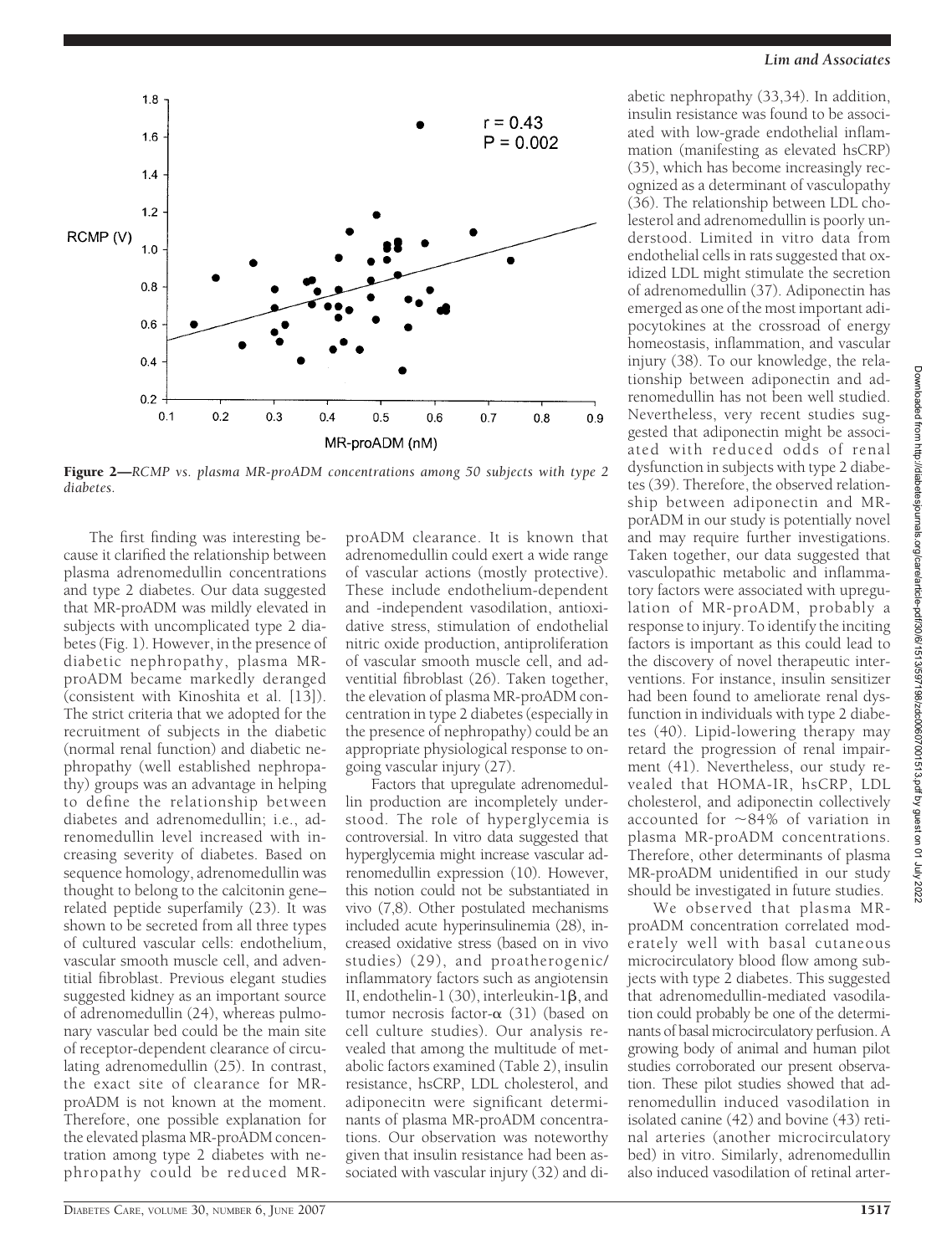## *Adrenomedulllin in diabetes*

ies of diabetic male Wistar rats in vivo (44). In a small number of healthy human subjects, Dorner et al. (45) reported that adrenomedullin dose dependently increased choroidal blood flow and flow velocity in the ophthalmic artery. Therefore, the novelty in our present observation was intriguing. One mechanism identified in the pathogenesis of diabetic nephropathy was hemodynamic-mediated vascular injury (46). Sustained increase in glomerular capillary pressure driven by increase in plasma flow had been observed, especially in early stages of nephropathy. The elevation in glomerular capillary pressure might be damaging to glomerular endothelial, epithelial, and mesangial cells, thereby initiating and contributing to the progression of nephropathy (47). Although numerous mediators of diabetic hyperfiltration had been proposed, the exact mechanism remained unclear (48). It is therefore tempting to speculate that endothelial-derived vasodilatory substances like adrenomedullin could be involved, since MR-proADM was increasingly elevated from healthy to renal-impaired subjects (Fig. 1) and well correlated to magnitude of microcirculatory perfusion (Fig. 2). Should this be the case, modulating adrenomedullin action would have therapeutic potential in the prevention of diabetic nephropathy  $(5)$ .

There are a few limitations in our study. It would be ideal to only recruit individuals (healthy or diabetic) not receiving any form of pharmacological interventions (so as to observe the unbiased and unconfounded relationship between metabolic factors, adrenomedullin levels, and different disease state). This, however, is unrealistic since individuals with diabetes and diabetic nephropathy are expected to receive intensive treatment according to current standards of care. Secondly, the safe and noninvasive measurement of microcirculatory perfusion was based on cutaneous vasculature (instead of direct measurement of renal hemodynamics). Although experience from our group suggests that cutaneous microcirculatory function correlates well with measurement of severity of diabetic nephropathy (49), it was only a surrogate and could not help us gain direct insights into actual changes in renal hemodynamics. Third, we did not measure the serum creatinine of all the study subjects. Although we observed incremental plasma MR-proADM concentration according to

categorical diabetic and renal function status, we were unable to directly investigate the relationship between plasma MRproADM and renal function (as estimated by serum creatinine). This said, the limitation of serum creatinine as an estimate of renal function (i.e., glomerular filtration rate) has been well recognized (16).

In conclusion, our study revealed that plasma MR-proADM concentration was elevated among subjects with type 2 diabetes, which was further accentuated when nephropathy set in. MR-proADM was related to multiple metabolic factors and basal microcirculatory perfusion. Therefore, adrenomedullin might play a role in the pathogenesis of diabetic vasculopathy.

**Acknowledgments**— The study was funded partially by the National Medical Research Council (NMRC/0518/2001) and National Health Care Group (NHG-STP 04001; SIG 06036), Ministry of Health of Singapore, Republic of Singapore.

# **References**

- 1. Brownlee M: Banting Lecture 2004: The pathobiology of diabetic complications: a unifying mechanism. *Diabetes* 54:1615– 1625, 2005
- 2. Widlansky ME, Gokce N, Keaney JF Jr, Vita JA: The clinical implications of endothelial dysfunction. *J Am Coll Cardiol* 42: 1149–60, 2003
- 3. Behrendt D, Ganz P: Endothelial function: from vascular biology to clinical applications. *Am J Cardiol* 90:40L–48L, 2002
- 4. Bunton DC, Petrie MC, Hillier C, Johnston F, McMurray JJ: The clinical relevance of adrenomedullin: a promising profile? *Pharmacol Ther* 103:179–201, 2004
- 5. Julian M, Cacho M, Garcia MA, Martin-Santamaria S, de Pascual-Teresa B, Ramos A, Martinez A, Cuttitta F: Adrenomedullin: a new target for the design of small molecule modulators with promising pharmacological activities. *Eur J Med Chem* 40:737–750, 2005
- 6. Garcia-Unzueta MT, Montalban C, Pesquera C, Berrazueta JR, Amado JA: Plasma adrenomedullin levels in type 1 diabetes: relationship with clinical parameters. *Diabetes Care* 21:999–1003, 1998
- 7. Turk HM, Buyukberber S, Sevinc A, Ak G, Ates M, Sari R, Savli H, Cigli A: Relationship between plasma adrenomedullin levels and metabolic control, risk factors, and diabetic microangiopathy in patients with type 2 diabetes. *Diabetes Care* 23: 864–867, 2000
- 8. Kinoshita H, Kato K, Kuroki M, Nakamura S, Kitamura K, Hisanaga S, Fuji-

moto S, Eto T: Plasma adrenomedullin levels in patients with diabetes. *Diabetes Care* 23:253–254, 2000

- 9. Nakamura T, Honda K, Ishikawa S, Kitamura K, Eto T, Saito T: Plasma adrenomedullin levels in patients with noninsulin dependent diabetes mellitus: close relationships with diabetic complications. *Endocr J* 45:241–246, 1998
- 10. Hayashi M, Shimosawa T, Fujita T: Hyperglycemia increases vascular adrenomedullin expression. *Biochem Biophys Res Commun* 258:453–456, 1999
- 11. Lewis LK, Smith MW, Yandle TG, Richards AM, Nicholls MG: Adrenomedullin(1–52) measured in human plasma by radioimmunoassay: plasma concentration, adsorption, and storage. *Clin Chem* 44:571–577, 1998
- 12. Meeran K, O'Shea D, Upton PD, Small CJ, Ghatei MA, Byfield PH, Bloom SR: Circulating adrenomedullin does not regulate systemic blood pressure but increases plasma prolactin after intravenous infusion in humans: a pharmacokinetic study. *J Clin Endocrinol Metab* 82:95–100, 1997
- 13. Kinoshita H, Fujimoto S, Tokura T, Hisanaga S, Kitamura K, Eto T: Plasma mature form of adrenomedullin in diabetic nephropathy. *Intern Med* 40:841–2, 2001
- 14. Morgenthaler NG, Struck J, Alonso C, Bergmann A: Measurement of midregional proadrenomedullin in plasma with an immunoluminometric assay *Clin Chem* 51:1823–1829, 2005
- 15. American Diabetes Association: Diagnosis and classification of diabetes mellitus (Position Statement). *Diabetes Care* 29 (Suppl.1):S43–S48, 2006
- 16. Stevens LA, Coresh J, Greene T, Levey AS: Assessing kidney function: measured and estimated glomerular filtration rate. *N Engl J Med* 354:2473–83, 2006
- 17. Araki SI, Handa M, Sugimoto T, Isono M, Isshiki K, Kashiwagi A, Koya D: Factors associated with frequent remission of microalbuminuria in patients with type 2 diabetes. *Diabetes* 54:2983–2987, 2005
- 18. National Health and Nutrition Examination Survey III, 1988–1994. In *Manual for Medical Technicians and Laboratory Procedures Used in NHANES III*. Hyattsville, MD, U.S. Dept. of Health and Human Services, 1997
- 19. Caballero AE, Saouaf R, Arora S, Lim SC, Smakowski P, Park JY, King GL, LoGergo FW, Horton ES, Veves A: Microvascular and macrovascular reactivity is reduced in subjects at risk for type 2 diabetes. *Diabetes* 48:1856–1862, 1999
- 20. Veves A, Saouaf R, Donaghue VM, Mullooly CA, Kistler JA, Giurini JM, Horton ES, Fielding RA: Aerobic exercise capacity remains normal despite impaired endothelial function in the micro- and macrocirculation of physically active IDDM patients. *Diabetes* 46:1846–1852, 1997